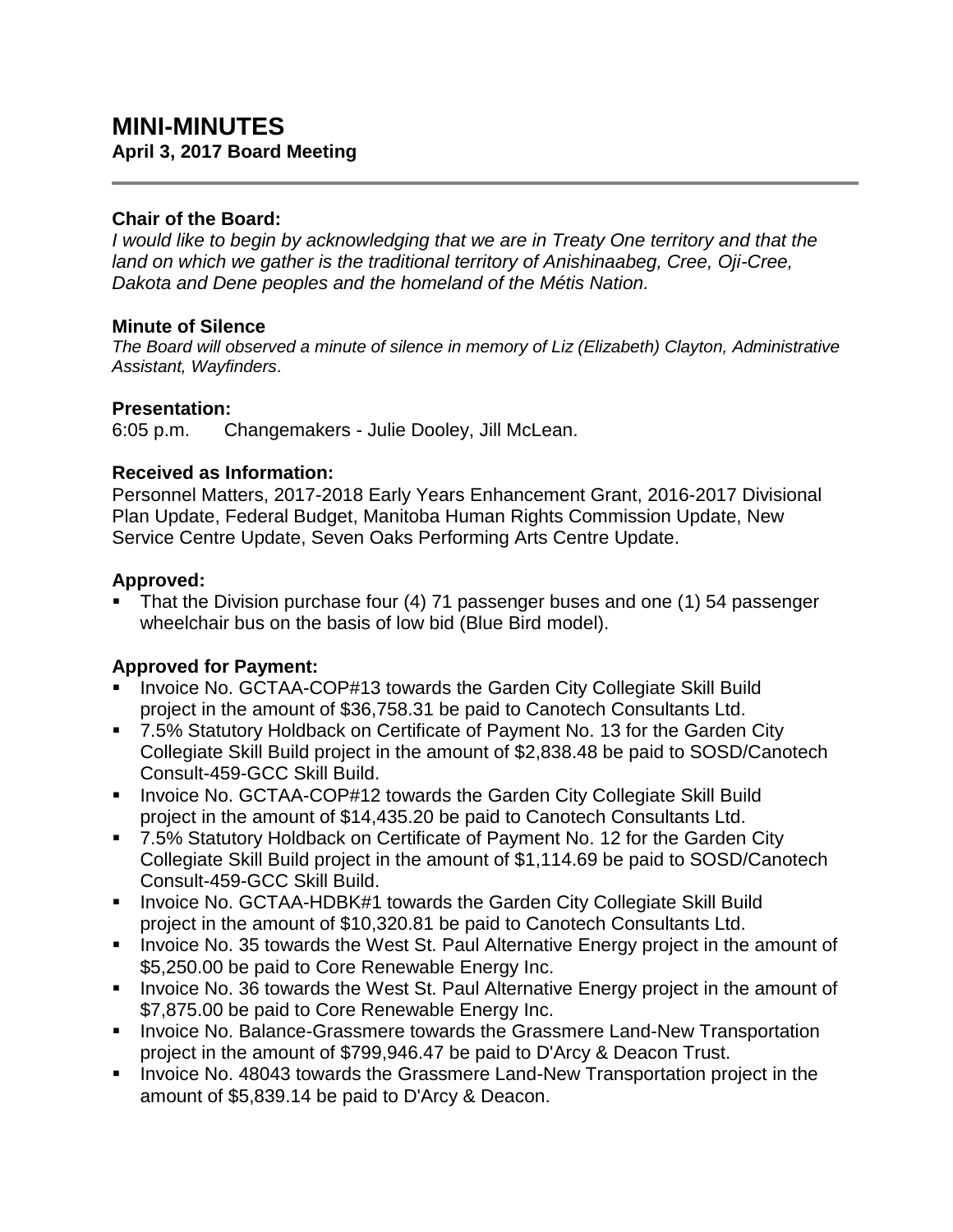- Invoice No. 46856 towards the Grassmere Land-New Transportation project in the amount of \$4,496.52 be paid to D'Arcy & Deacon.
- **Invoice No. 48122 towards Precinct E Land-Templeton in the amount of \$2,297.43** be paid to D'Arcy & Deacon.
- Invoice No. 46855 towards the sale of 2536 McPhillips St. in the amount of \$1,910.96 be paid to D'Arcy & Deacon.
- **Invoice No. ELW-LIB-COP#4 towards the Elwick Library/Commons project in the** amount of \$75,591.71 be paid to Gardon Construction Ltd.
- 7.5% Statutory Holdback on Certificate of Payment No. 4 for the Elwick Library/Commons project in the amount of \$5,837.20 be paid to SOSD/Gardon-Elwick Library/Commons-479.
- **Invoice No. ELW-LIB-COP#3 towards the Elwick Library/Commons project in the** amount of \$21,021.20 be paid to Gardon Construction Ltd.
- 7.5% Statutory Holdback on Certificate of Payment No. 3 for the Elwick Library/Commons project in the amount of \$1,623.26 be paid to SOSD/Gardon-Elwick Library/Commons-479.
- **Invoice No. ELW-LIB-COP#2 towards the Elwick Library/Commons project in the** amount of \$10,045.63 be paid to Gardon Construction Ltd.
- 7.5% Statutory Holdback on Certificate of Payment No. 2 for the Elwick Library/Commons project in the amount of \$775.73 be paid to SOSD/Gardon-Elwick Library/Commons-479.
- **Invoice No. SOARTS-COP#4 towards the Seven Oaks Performing Arts** Centre project in the amount of \$408,532.66 be paid to Gardon Construction Ltd.
- 7.5% Statutory Holdback on Certificate of Payment No. 4 for the Seven Oaks Performing Arts Centre project in the amount of \$31,546.92 be paid to SOSD/Gardon-468-SO-Arts.
- **Invoice No. SOARTS-COP#2 towards the Seven Oaks Performing Arts** Centre project in the amount of \$72,590.60 be paid to Gardon Construction Ltd.
- 7.5% Statutory Holdback on Certificate of Payment No. 2 for the Seven Oaks Performing Arts Centre project in the amount of \$5,605.45 be paid to SOSD/Gardon-468-SO-Arts.
- **Invoice No. SOARTS-COP#3 towards the Seven Oaks Performing Arts** Centre project in the amount of \$179,804.59 be paid to Gardon Construction Ltd.
- 7.5% Statutory Holdback on Certificate of Payment No. 3 for the Seven Oaks Performing Arts Centre project in the amount of \$13,884.53 be paid to SOSD/Gardon-468-SO-Arts.
- **Invoice No. 4180 towards the Garden City Collegiate Skill Build project in the** amount of \$2,269.05 be paid to Integrated Designs Inc.
- Invoice No. 4166 towards Amber Trails School in the amount of \$1,575.00 be paid to Integrated Designs Inc.
- Invoice No. 4172 towards École Rivière-Rouge in the amount of \$850.50 be paid to Integrated Designs Inc.
- Invoice No. 4256 towards Ecole Rivière-Rouge in the amount of \$1,701.00 be paid to Integrated Designs Inc.
- Invoice No. 4266 towards the Garden City Collegiate Skill Build project in the amount of \$2,252.72 be paid to Integrated Designs Inc.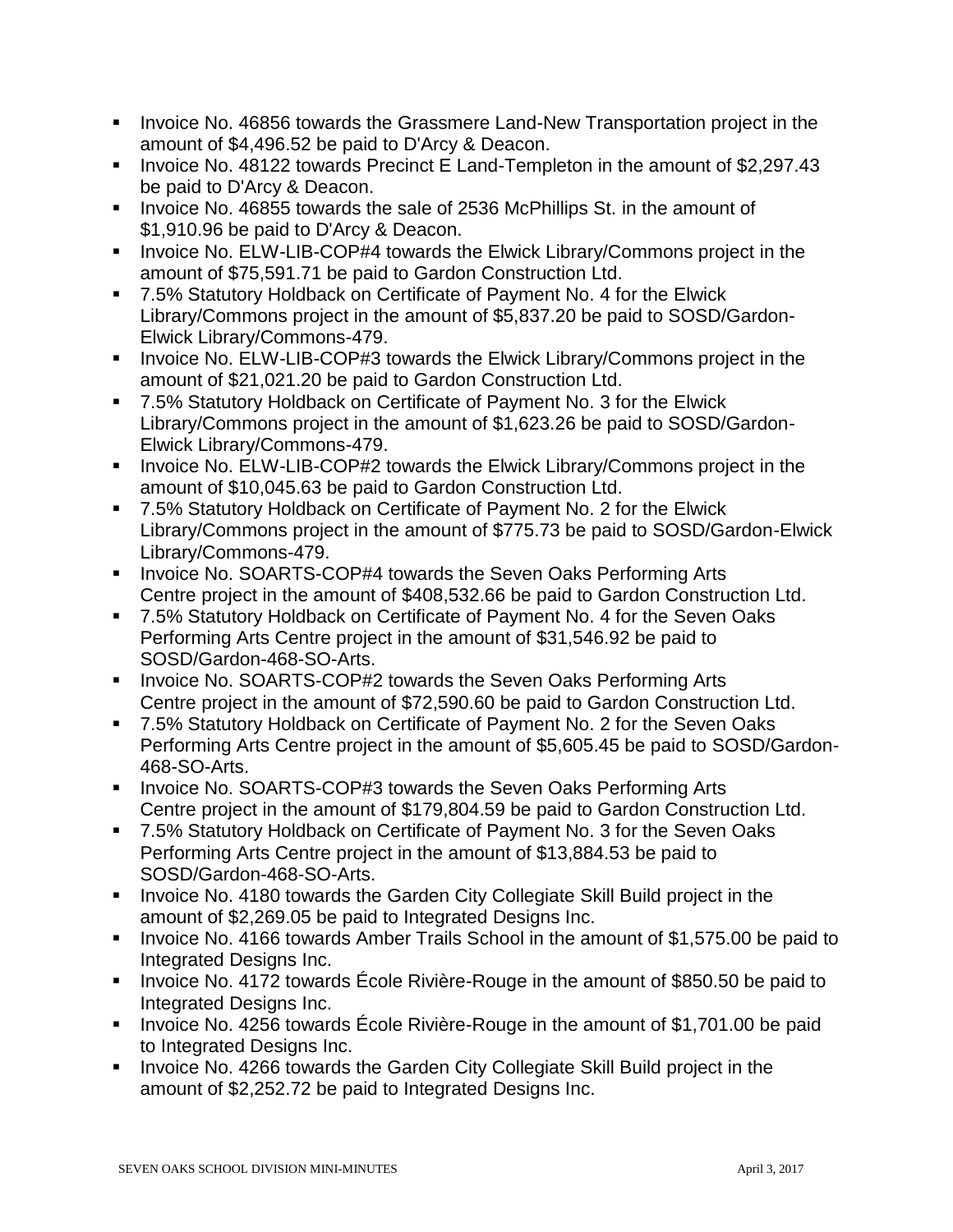- Invoice No. 78675 towards the Elwick School Boiler Replacement project in the amount of \$866.05 be paid to KGS Group Consulting Engineers.
- Invoice No. 79133 towards the New Service Centre (Grassmere) project in the amount of \$4,188.60 be paid to KGS Group Consulting Engineers.
- **Invoice No. W-2017-014 towards the Seven Oaks Performing Arts Centre in the** amount of \$14,075.25 be paid to M. Block & Associates.
- **Invoice No. W-2017-015 towards the Seven Oaks Performing Arts Centre in the** amount of \$3,360.00 be paid to M. Block & Associates.
- **Invoice No. 16581 towards the Edmund Partridge Elevator project in the amount of** \$1,270.00 be paid to Number Ten Architectural Group.
- **Invoice No. RLS-GST-HB-1 towards the Edmund Partridge Elevator project in the** amount of \$3,497.79 be paid to Parkwest Projects Ltd.
- Invoice No. EP-COP#14 towards the Edmund Partridge Elevator project in the amount of \$3,175.67 be paid to Parkwest Projects Ltd.
- 7.5% Statutory Holdback on Certificate of Payment No. 14 for the Edmund Partridge Elevator project in the amount of \$245.22 be paid to SOSD/Parkwest-450-EP Elevator/Groom.
- Invoice No. ERR-COP#20 towards the École Rivière-Rouge project in the amount of \$43.544.35 be paid to Parkwest Projects Ltd.
- 7.5% Statutory Holdback on Certificate of Payment No. 20 for the École Rivière-Rouge project in the amount of \$3,362.50 be paid to SOSD/Parkwest Projects.
- Invoice No. ERR-J008409 towards the École Rivière-Rouge project in the amount of \$4,859.13 be paid to Parkwest Projects Ltd.
- Invoice No. 364873 towards the Seven Oaks Performing Arts project in the amount of \$477.75 be paid to Pinchin Ltd.
- Invoice No. 4997 towards the New Service Centre (Grassmere) project in the amount of \$23,299.09 be paid to Prairie Architects Inc.
- Invoice No. 4996 towards the Seven Oaks Performing Arts Centre project in the amount of \$6,367.71 be paid to Prairie Architects Inc.
- **IDED** Invoice No. 5024 towards the Maples Collegiate Elevator project in the amount of (\$356.33) be paid to Prairie Architects Inc.
- **Invoice No. 4983 towards the New Service Centre (Grassmere) project in the** amount of \$23,299.09 be paid to Prairie Architects Inc.
- Invoice No. 5009 towards the New Service Centre (Grassmere) project in the amount of \$9.319.64 be paid to Prairie Architects Inc.
- Invoice No. 4982 towards the Seven Oaks Performing Arts Centre project in the amount of \$11,942.41 be paid to Prairie Architects Inc.
- **Invoice No. 5008 towards the Seven Oaks Performing Arts Centre project in the** amount of \$6,428.38 be paid to Prairie Architects Inc.
- Invoice No. 706 towards École Rivière-Rouge in the amount of \$4,200.00 be paid to Prairie Elevator and Lift.
- **Invoice No. 7917-COP#5 towards the Leila North Boiler Replacement project in the** amount of \$20,905.00 be paid to St. Vital Plumbing & Heating Co. Ltd.
- 7.5% Statutory Holdback on Certificate of Payment No. 5 for the Leila North Boiler Replacement project in the amount of \$1,500.00 be paid to SOSD/St. Vital Plumbing Heating-471-LN.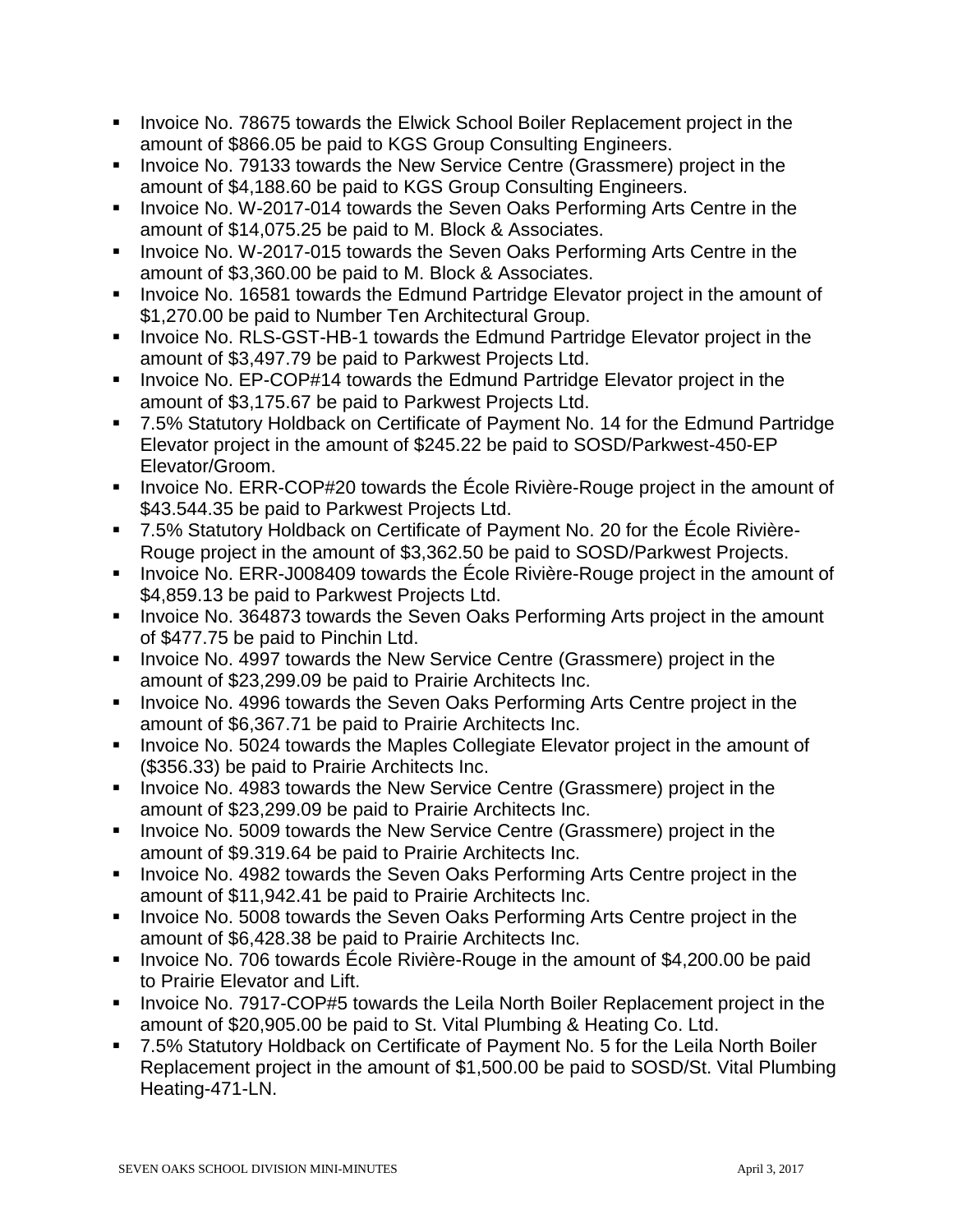- **Invoice No. 7922-COP#6 towards the Leila North Boiler Replacement project in the** amount of \$5,064.58 be paid to St. Vital Plumbing & Heating Co. Ltd.
- 7.5% Statutory Holdback on Certificate of Payment No. 6 for the Leila North Boiler Replacement project in the amount of \$363.40 be paid to SOSD/St. Vital Plumb.Heat-471-LN.
- **Invoice No. 7924-COP#8 towards the Leila North Boiler Replacement project in the** amount of \$1,674.66 be paid to St. Vital Plumbing & Heating Co. Ltd.
- **Invoice No. 7923-HDBKRLS#7 towards the Leila North Boiler Replacement project** in the amount of \$1,707.50 be paid to St. Vital Plumbing & Heating Co. Ltd.
- **IDED** Invoice No. [1148762](tel:1148762) towards the A.E. Wright Roof project in the amount of \$6,766.20 be paid to Stantec Consulting.
- **Invoice No. 1140313 towards the Garden City Collegiate West Wall project in the** amount of \$1,676.51 be paid to Stantec Consulting.
- 7.5% Statutory Holdback on Certificate of Payment No. 1 for the Elwick Library/Commons project in the amount of \$402.57 be paid to SOSD/Westwood Mechanical Inc.
- 7.5% Statutory Holdback on Certificate of Payment No. 2 for the Elwick Library/Commons project in the amount of \$360.45 be paid to SOSD/Westwood Mechanical Inc.
- Invoice No. 20067-Prog#3 towards the Elwick Library/Commons project in the amount of \$2,287.01 be paid to Westwood Mechanical Inc.
- 7.5% Statutory Holdback on Certificate of Payment No. 3 for the Elwick Library/Commons project in the amount of \$177.23 be paid to SOSD/Westwood Mechanical Inc.

# **Correspondence Received:**

- Justin Rempel, Labour Relations Consultant, Manitoba School Boards Association. Reduction of Disability Age Requirement.
- **TapperCuddy LLP. Notice of Applications.**
- **Lord Selkirk School Division News Lease** 
	- o Michele Polinuk appointed Superintendent effective July 1, 2017.
	- o Jerret Long appointed Assistant Superintendent of Learning effective July 1, 2017.
- Canadian School Boards Association National Congress 2017.
- St. James Assiniboia School Division News Release. 2017 Safe Schools Community Forum "Wellness Today: *Building Healthy Futures."*
- **Honourable Heather Stefanson, Attorney General, Minister of Justice. School** Resource Officer Program.
- RM of West St. Paul Conditional Use Correspondence. Seven Oaks School Division response to the Council's Conditions.
- **MSBA Memo to School Divisions from George Coupland Re: Federal Budget** Changes.
- **Manitoba News Release:** 
	- o Manitoba News Release: Province Announces New Licenced Community-Based Child-Care Spaces, Releases Plans For Modernization of Early Learning and Child-Care System.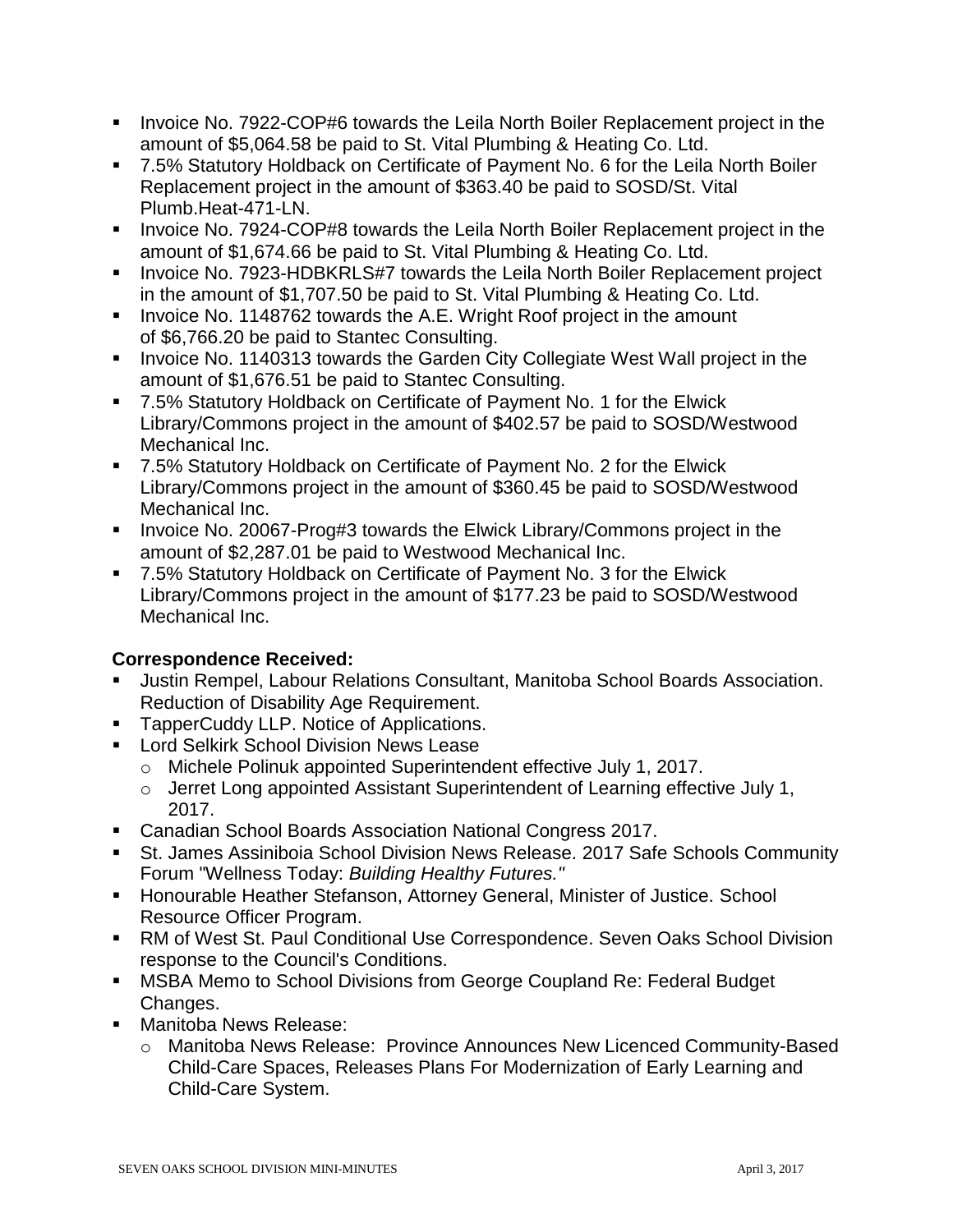- o Province Introduces Legislation That Would Ensure Affordability, Sustainability of Post-Secondary Education.
- o Province Announces Funding For United Way Winnipeg In Support Of Neighbourhood Family Centres.
- Jamie Kozak, Prairie Architects Inc. Seven Oaks Performing Arts Centre Change Order No. 21.
- Lindsay Oster, Prairie Architects Inc. École Rivière-Rouge Change Order No. 60.
- Rick Dedi, Executive Director, Public Schools Finance Board. Elwick Community School - Boiler Replacement - Proceed To Tender.
- Rick Dedi, Executive Director, Public Schools Finance Board. West Kildonan Collegiate - 2017/18 Modular Classroom Assessment approved.
- Andrea Lawson, Project Leader, Public Schools Finance Board Maples Collegiate:
	- o Renovation of Two Science Labs Adjusted Project Support.
	- o Elevator Adjusted Project Support.
- George Coupland, Director, Labour Relations, Manitoba School Boards Association. Proposed legislation tabled with the provincial legislature that will impact school divisions.

# **Personnel Report:**

- Donovan Alexander was appointed to a full-time (1.00) Limited Teacher General (Term) contract effective May 1, 2017 to June 30, 2017.
- Maria Bellisario was appointed to a full-time (1.00) Limited Teacher General (Term) contract effective April 3, 2017 to June 30, 2017.
- Michelle Levesque was appointed to a full-time (1.00) Limited Teacher General (Term) contract effective April 3, 2017 to June 30, 2017.
- David Nepon was appointed to a full-time (1.00) Limited Teacher General (Term) contract effective March 14, 2017 to April 21, 2017.
- Keri-Ann Stone was appointed to a full-time (1.00) Limited Teacher General (Indefinite Term) contract effective April 3, 2017.
- The following teachers were appointed to a full-time (1.00) Limited Teaching General (Term) contract effective September 5, 2017 to June 29, 2018: Audrey Guiboche, Melissa Harder, Atem Mbingwai Helen, Heather Krieger, Nicole Lavallee, Caitlin Woods.
- The following teachers were appointed to a full-time (1.00) Limited Teaching General (Permanent) contract effective April 3, 2017: Laura Ali, Ofelia Aguilar Castelan, Wendy Coveney, Billie Cross, Jill Dempsey, Kamal Dhillon, Carrie Doerksen, Lianne Fournier, Sara Germain, Nancy Hilderman, Juan Jimenez, Vanessa Kluz, Kristine Moss, Shivram Raveendrabose, Maribeth Tabanera.
- The following were appointed to a substitute teacher contract effective the 2016-2017 school year: Cheryl Bain, Caitlin Diachun, Diana Kessler-Kochie, Maryjane Maclennan, Courtney MacMillan, Sergii Obraztsov, Mary Robertson, Karen Warner, Mike Young.
- Kristin Stefansson gave notice of intent to retire effective December 31, 2017.
- Alyssa Rajotte gave notice of intent to resign effective June 30, 2017.
- Christine Miron gave notice of intent to resign effective June 30, 2017.
- Curtis Walker gave notice of intent to resign effective April 3, 2017.